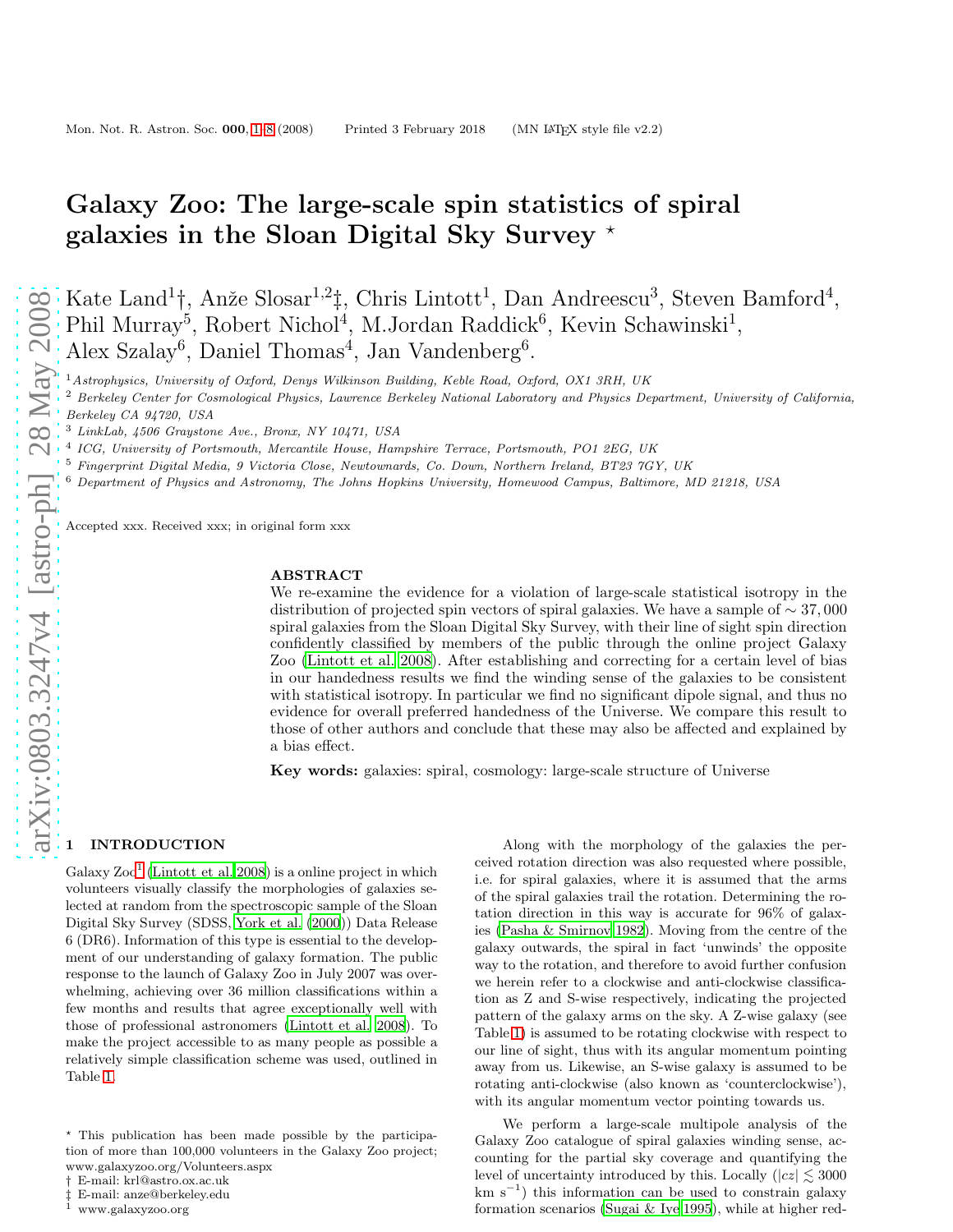# 2 *Kate Land et al.*



Figure 1. Typical Z and S-wise galaxies in our clean sample. The top four images are classified as Z-wise (with class-weights of 85.0%, 88.2%, 90.6%, 94.6%), and the bottom four as S-wise (with class-weights of 84.0%, 86.2%, 87.3%, 93.9% from left to right).

shifts we can test the fundamental assumption that the Universe is statistically homogeneous and isotropic over cosmological scales. In a companion paper [\(Slosar et al. 2008\)](#page-7-5) we use the same spin data to analyse the small-scale 2-point correlation function, relating the results to predictions from the tidal-torque theory of structure-momentum formation and N-body simulations.

In Section [2](#page-1-1) we introduce the Galaxy Zoo (GZ) dataset, and basic classification results. Due to the high signal-tonoise (i.e. multiple classifications) of our dataset, we are able to further investigate the level of bias that may be introduced into our handedness results because of the visual and human nature of the classifications, and in Section [2.2](#page-2-0) we discuss these results and present the final dataset in Section [2.3](#page-4-0) that we use thereafter. In Section [3](#page-4-1) we outline our method of analysis, and the results for our GZ dataset. We also consider third-party datasets in Section [3.3,](#page-5-0) and provide complementary results to those of [Longo \(2007a](#page-7-6)); [Sugai & Iye \(1995](#page-7-4)), with some clarifying comparisons. We discuss our results in Section [4.](#page-6-0)

# <span id="page-1-1"></span>2 THE DATA

As of November  $28<sup>th</sup>$  2007, GZ had over 36 million classifications (called 'votes' herein) for 893,212 galaxies from 85,276 users. This sample of galaxies were selected to be those that are targeted for spectroscopy by SDSS; extended sources with Petrosian magnitude petroMag  $r < 17.77$ . We also included objects that were not originally targeted as such, but were observed to be galaxies once their spectrum was taken. Where spectroscopic redshifts are available, we find they range to  $z \leq 0.5$ , with an average of  $\bar{z} \sim 0.14$ (∼ 600 Mpc). The galaxies thus probe our local universe at cosmological scales. Every galaxy in this SDSS Data Release 6 (DR6) spectroscopic sample has been classified on average  $\sim$  41 times. In practice  $\sim$  5% of this raw data is removed when we only allow one vote per galaxy per person, taking the first vote where necessary (multiple votes are probably due to people double clicking with the mouse). This results in an average of ∼ 39 distinct votes per galaxy.

To reduce this information to one final classification (and corresponding uncertainty) per galaxy a variety of different schemes were investigated. Firstly, for each galaxy we simply counted the number of votes it received for each of

| Class  | Button | Description                                           |
|--------|--------|-------------------------------------------------------|
| 1<br>2 | υ      | Elliptical galaxy<br>$Clockwise/Z-wise spiral galaxy$ |
| 3      | ဖာ     | Anti-clockwise/S-wise spiral galaxy                   |
| 4      |        | Spiral galaxy other (e.g. edge on, unsure)            |
| 5      |        | Star or Don't Know (e.g. artefact)                    |
| 6      |        | Merger                                                |

<span id="page-1-0"></span>Table 1. The Galaxy Zoo classification scheme. The symbols are the same as those used on the buttons of the Galaxy Zoo analysis web page. Note that spiral galaxies have three separate class-types, while ellipticals have just one.

the six class-types (see Table [1](#page-1-0) for an explanation of the six different class-types), resulting in six class-weights for each object that sum to 1 (or 100%). The largest class-weight then indicates the final classification of the object, although in practice we only use objects where one class-type receives a significant majority of the votes. This scheme is called 'unweighted' as each vote is counted equally in computing the class-weights, regardless of the user.

An alternative method involved weighting the raw votes such that users who tended to agree with the majority have their votes up-weighted, while users who consistently disagreed with the majority have their votes down-weighted. The user-weights are iteratively determined by considering for each object (at each iteration) how well a user's vote agrees with the class-weights for that object, as determined from the weighted votes from all users. All users start with a weight of 1, but after a number of interations this converges, with the final user-weights used to establish the final classweights for each object. This method has the advantage of down-weighting users who are consistently unreliable. However it assumes that the majority vote is always right, and thus may penalise users who are more careful than the average user.

In the end we find that the results do not differ significantly between the weighted and unweighted schemes. Therefore we herein use the unweighted results as their simplicity (in that they do not correlate the data across the galaxies) will be essential in Section [2.2](#page-2-0) when we consider subsets of our data in the analysis of possible bias effects in our results.

From our GZ catalogue of final class-weights we identify the objects with relatively low final classification uncertainty. Our clean and superclean samples contain objects with at least 10 votes (which is almost all of our GZ galaxies), and a top class-weight of over 80% and 95% respectively. This guarantees at least a  $5\sigma$  and  $7\sigma$  detection of the final classification respectively (assuming people were voting at random from the six options), and in most cases (i.e. for 39 votes) at least  $10\sigma$  and  $13\sigma$  respectively. Of course, these significances are purely statistical and there is some human 'systematic' error involved that is hard to quantify due to the nature of the experiment. We are justified in claiming, however, that more votes would not change our sample beyond noise fluctuations as the votes are uncorrelated.

Our final clean sample contains 291,626 objects (when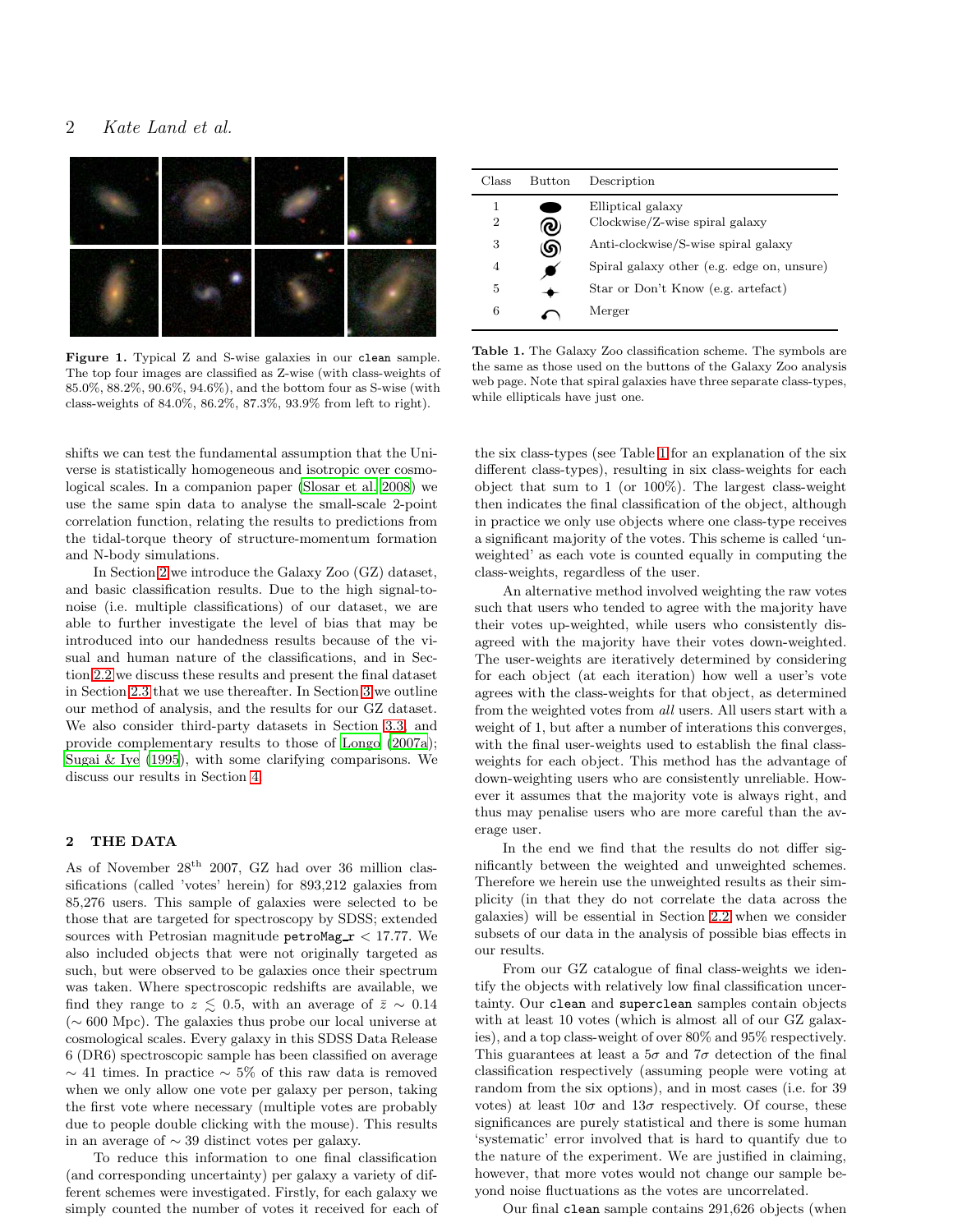

<span id="page-2-2"></span>Figure 2. The S-wise excess as a function of redshift. In redshift bins of  $\Delta z = 0.02$  we count the number of S-wise galaxies that we find,  $N<sub>S</sub>$ , and the number we would expect assuming that S and Z-wise galaxies are equally likely, i.e.  $\langle N_S \rangle = N/2$  where N is the total number of galaxies in the redshift bin. We plot the difference between the observed and expected numbers, normalised by  $\langle N_S \rangle$  just for visual clarity. We also show the  $1\sigma$  scatter (red dashed histogram) expected assuming the normal approximation to binomial statistics,  $\sigma = 1/\sqrt{N}$ .

class=2,3,4 votes are all counted as 'spiral'), and thus we have the morphological classifications at over  $5\sigma$  confidence for approximately a third of the entire spectroscopic sample of SDSS DR6. Of these we find 97,848 to be spiral galaxies and 184,743 are elliptical galaxies, with the remaining as stars  $(8,074)$  and mergers  $(961)$ . We find the galaxy morphology classifications agree exceptionally well with those of expert classifications such as [Fukugita et al.](#page-7-7) [\(2007](#page-7-7)) and [Schawinski et al. \(2007](#page-7-8)) (see [Lintott et al. \(2008](#page-7-1)) for more details).

# 2.1 The Initial Spin Sample

In this paper we are interested in the projected spin classifications of the spiral galaxies; the galaxies classified as class=2 or class=3. We find  $(17,100, 18,471)$  of the spiral galaxies are cleanly classified (i.e. over 80% weights) with (Z, S)-wise winding sense respectively, with equivalent (Z, S)-wise number counts of (6,106 , 7,034) for the superclean sample. For a null hypothesis of statistical isotropy we would expect (Z, S)-wise handedness to be equally likely across the sky, however we observe a significant excess of S-wise galaxies in both our samples, at more than  $7\sigma$  significance<sup>[2](#page-2-1)</sup>.

We consider how this S-wise excess varies with redshift, to gain insight into the possible source of this signal. Of the SDSS galaxies targeted for spectroscopy, ∼ 70% have had their spectrum taken and processed in DR6, and we find  $(12,055, 13,123)$  of our clean  $(Z, S)$ -wise galaxies have spectroscopic redshifts available. From these we plot a histogram of the S-wise excess as a function of redshift in Figure [2.](#page-2-2) In each redshift bin we find the total number of galaxies  $N_i$ , and the expected number of S-wise galaxies assuming statistical isotropy, i.e.  $\langle N_s \rangle = N_i/2$ . We then plot the difference between the number of S-wise galaxies observed in this bin,  $N_s$ , and the expected number. We further normalise by the expected number for clarity. We also include the  $1\sigma$  error bars from assuming a normal approximation to the binomial distribution. We see that the excess is fairly consistent across our sample, and not associated with any particular redshift. Different physical processes dominate at different redshifts, and thus the consistency of this S-wise excess is perhaps indicative of some overall bias in our results rather than a true astronomical signal.

We investigate this possibility further in the next section, but as a first check we consider the full ∼ 35 million votes that contribute to our final classifications. We find 2,272,354 votes for Z-wise and 2,482,271 for S-wise. Compared to the total number of votes, and total number of objects, this roughly indicates that there are 58,632 Z-wise and 64,049 S-wise galaxies in our GZ dataset, and an excess of S-wise galaxies at over  $15\sigma$ . The S-wise proportion from the raw-vote counts is 52.5%, which is higher than the 51.9% returned from the clean spin catalogue number counts. This possibly indicates the presence of some biasing effect, as the raw vote proportions should match the clean number-count proportions if there is no bias, as these should both just reflect the true proportions in our sample.

# <span id="page-2-0"></span>2.2 The Bias Study

Before we analyse our data we wish to check that our GZ clean spin catalogue (those galaxies with final clean classifications of class=2 or class=3) provides a fair representation of the full GZ dataset. It is important that we make these checks as there are a number possible sources of bias in the GZ classification scheme. The process of visually classifying the winding sense of galaxies may introduce a bias if humans are able to discern patterns of one handedness better than others - an effect that some neuroscientists believe to exist [\(Gori et al. 2006](#page-7-9)). The design of the Galaxy Zoo website may also be influencing the decisions of the users, through the symbols on the buttons or the images shown in the tutorial. Alternatively, the position of the buttons on the screen could cause users to sometimes record their votes incorrectly, in a systematic way.

It could be argued that there may exist detectable malicious contamination from a small number of users recording incorrect classifications, in a systematic or random way. However, we only allow one vote per person per galaxy and so the effect of individual users is very limited. Further, with regard to the S-wise excess, if we consider the number of class=2 and class=3 votes that each user records then we observe an overall trend in the results - with all users generally clicking the S-wise button more then the Z-wise button. Thus we know that the S-wise excess is not just coming from the results of a few users.

Before we introduce the results of our bias study, let us just clarify how a biasing effect could influence our spin catalogue. We do not hypothesise that any biasing effect could be

<span id="page-2-1"></span><sup>2</sup> As determined from the normal approximation to the binomial distribution valid for large sample sizes, which indicates that the number of S-wise galaxies out of a total of N galaxies has a probability distribution  $\sim \mathcal{N}(N/2, N/4)$ .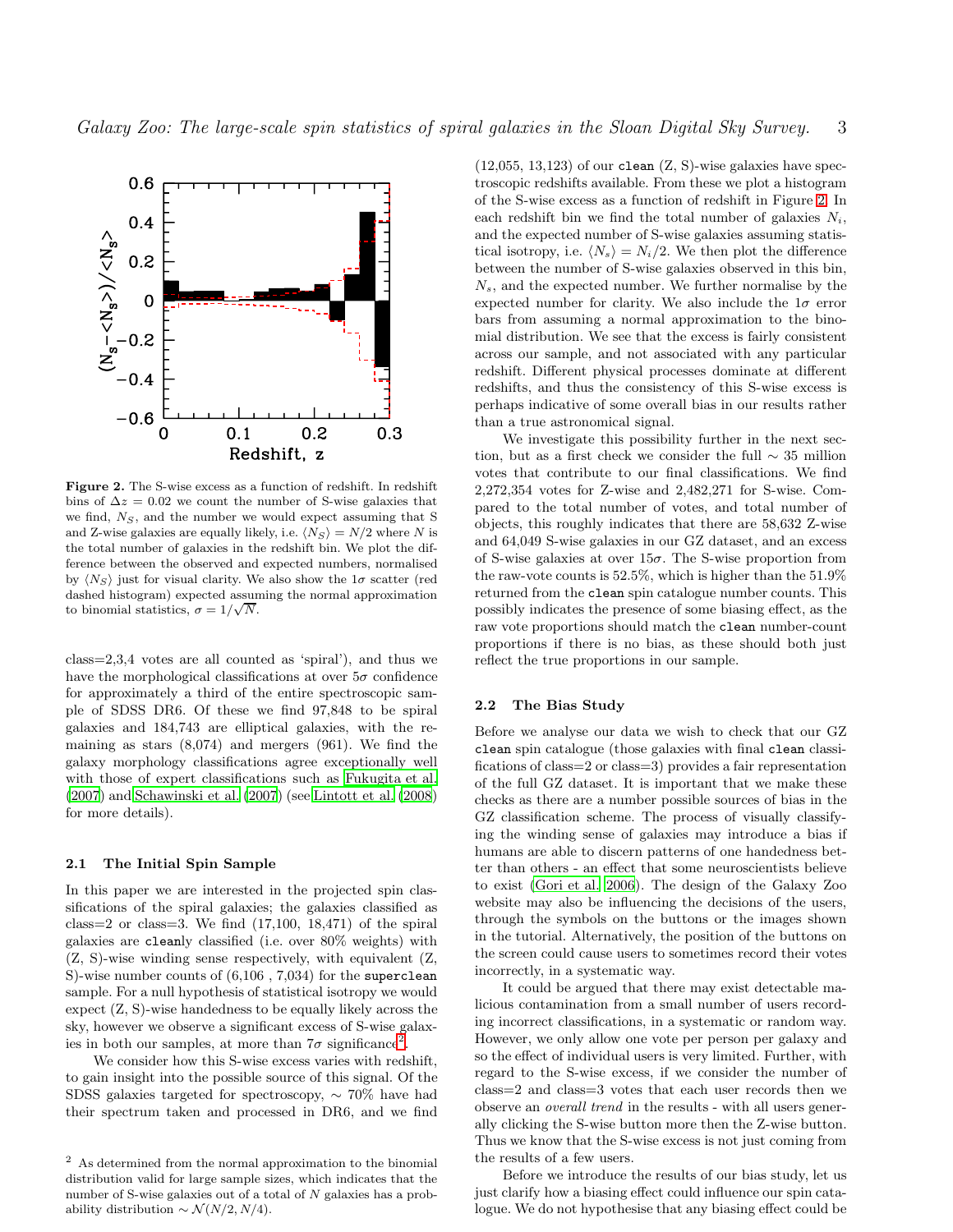| class<br>-type | monochrome<br>$<\%>$ | $\sigma$ | mirrored<br>$<\%>$ | $\sigma$ |
|----------------|----------------------|----------|--------------------|----------|
| 1              | 55.962               | 0.123    | 55.015             | 0.124    |
| $\overline{2}$ | 5.525                | 0.071    | 5.646              | 0.071    |
| 3              | 6.032                | 0.073    | 5.942              | 0.072    |
| 4              | 17.416               | 0.092    | 18.461             | 0.093    |
| 5              | 11.059               | 0.060    | 11.265             | 0.060    |
| 6              | 4.007                | 0.050    | 3.670              | 0.045    |

<span id="page-3-0"></span>Table 2. The average class-weights as a function of class-type for the monochrome data and mirrored data. We see that the average class=2,3 weights do not reverse between the monochrome and mirrored images, therefore indicating that there is a bias effect in the data. The evidence for a true excess of S-wise of galaxies on the sky is thus limited.

so large that galaxies in our clean sample are misclassified, i.e. they have been assigned an incorrect final classification. This would require  $\geq$  35 different people who do not know each other to all select the same incorrect button when they view that galaxy. Instead, a biasing effect would impact our spin catalogue if it makes it harder for some types of galaxies to be cleanly classified than other types. Take for example a human bias effect, in which a human can discern a Swise spiral pattern better than a Z-wise spiral pattern. This would mean that a S-wise galaxy has slightly more chance of being in our clean sample than a Z-wise galaxy, resulting in perhaps more S-wise than Z-wise galaxies in our clean sample even if there are an equal number on the sky.

To investigate the possibility of bias-effects being present in our spin catalogue we obtain classifications for mirror images of a subset of the GZ dataset. This will conclusively constrain the level of bias effecting our spin results, although we will not necessarily be able to identify the source without further investigations. Extra images of the entire superclean sample (as of  $4^{\text{th}}$  Sept 2007) and a random 5% of the rest of the GZ catalogue were used. This 'bias sample' contained 91,303 objects, and for each we submitted to the GZ website 3 transformed images: a monochrome version, a vertically mirrored version, and a diagonally mirrored version. From the  $28<sup>th</sup>$  November 2007 it has been this bias sample that the website has been collecting classifications for, and as of January 5<sup>th</sup> we had an average of 22 distinct votes per image that we use herein.

We condense these votes into final classifications as before. We observe effectively no difference in the results from the two different mirror images, and so we combine the mirror votes. Therefore, for each of the objects in our bias sample we have two new sets of class-weights - one set from the monochrome image, and the other from the mirror images. In comparing these two new class-weights we can assess the level of any bias in our results. We cannot compare these class-weights with those of the original images, as the votes were logged at different times and we find the behaviour of users to vary at a detectable level from month to month (this is especially true when a newsletter is sent out to the users and the site receives a surge of traffic). Only votes that have been obtained concurrently can be compared completely fairly.

We perform two different tests for bias in our handedness results (see [Lintott et al. \(2008\)](#page-7-1) for an analysis of the bias results with respect to the elliptical vs spiral classifications). Firstly we consider the average class-weight for class=2 and 3, and examine how this changes between the monochrome and mirrored images. We obviously expect to see the average class-weight for class=3 to be higher than class=2 for the monochrome images to reflect the S-wise excess that we observe. We then also expect to see this average class-weights to switch over for the mirrored images.

In Table [2](#page-3-0) we record the average class-weight (as a percentage) that each class-type receives for the monochrome and mirrored images [3](#page-3-1) . We obtain estimates for the errors on our averages through the jackknife method of resampling (with 2000 samples).

We find that the average  $(Z, S)$ -wise weights are  $(5.5\%, \ldots)$ 6.0%) for the monochrome images. The significantly higher S-wise average weight (at  $\sim 5\sigma$ ) agrees with our observation of an S-wise excess of galaxies. If there is no bias in our handedness results then we would expect these classweight averages for the mirror images to swap over, with now a higher class-weight for Z-wise. However, we find average class-weights of (5.6%, 5.9%) for the mirrored images - which still displays a significantly higher S-wise average weight, at  $\sim 3\sigma$ . The fact that the weights stay the same within statistical accuracy indicates that we have a significant level of bias in our results, and no true S-wise excess. In particular, we can put an upper limit on the intrinsic excess of S-wise galaxies to  $|N_{\rm S} - N_{\rm Z}|/(N_{\rm S} + N_{\rm Z}) < 0.021(0.028)$ at 95% (99.7%) confidence limits.

Secondly, we assess the level of bias that may be effecting the clean and superclean samples. We expect these samples to contain relatively visually clear galaxies, and therefore it is not obvious that a subtle effect such as that found for the average GZ galaxy would still effect these samples. We consider an effectively random sample of GZ galaxies [4](#page-3-2) . We consider the number of these galaxies that pass the classification criteria of the clean sample for the monochrome images, and for the mirrored images. We find (Z, S)-wise numbers of (839, 923) for the monochrome images, and (864, 905) for the mirrored images. Therefore we again see the bias effect, as they both find more S-wise galaxies (although due to the smaller sample size the effect is not as significant as before, with jackknife errors of ∼ 25 galaxies). We can however always eliminate any possible bias effect by insisting that an image passes the criteria before AND after mirroring, and in this case we find (739, 739) (Z, S)-wise galaxies. This indicates that the bias effect can account for the excess exactly.

We find it is beyond the scope of this paper to identify the bias source. It may be that people find it easier to 'see' the handedness of an S-wise galaxy. However, we cannot tell the difference between 'not seeing' the handedness and

<span id="page-3-1"></span><sup>3</sup> This is actually not just a simple average over our bias sample, as not all of the galaxies in the bias sample were selected at random. We up-weight the results of the randomly selected portion of our bias sample to balance with the superclean portion and effectively create a random subsample of the full GZ dataset. We find the same results if we down-weight the superclean portion of our bias sample, or select just 5% of them at random.

<span id="page-3-2"></span><sup>4</sup> We use the random portion of our bias sample, and a number of the superclean portion selected at random with the same 5% probability.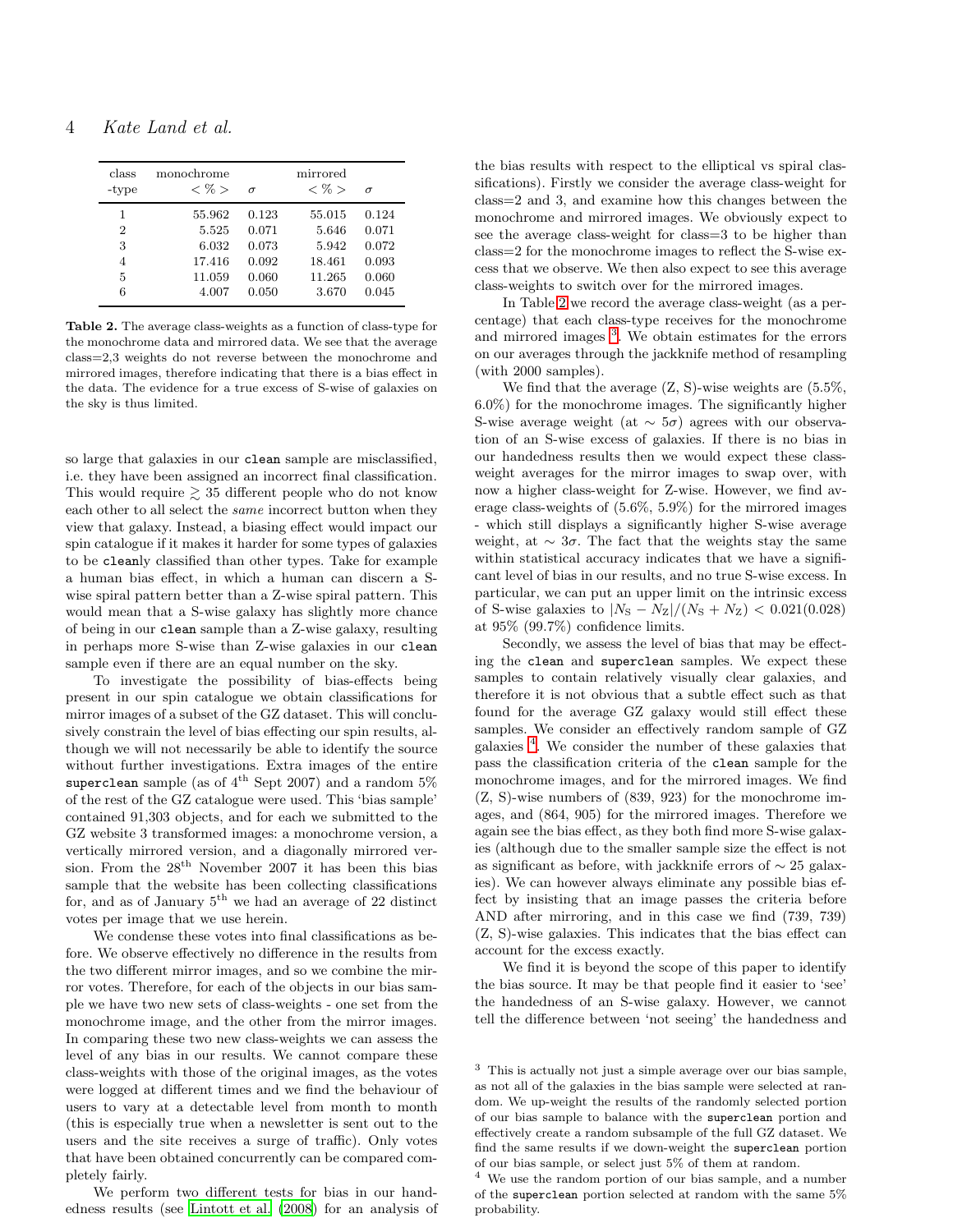

<span id="page-4-3"></span>Figure 3. The number of galaxies per pixel (left) and their average spin (right) for our clean galaxies. Plotted in elliptical (Mollweide) projection with the Healpix pixelisation scheme, with the Equatorial coordinate system rotated to centre on  $(RA,DEC) = (-90°, 0°)$ .

clicking the wrong button (by accident). So the two main culprits remain the design of the site, and a human pattern recognition effect.

The latter case would be of interest to neuroscientists. For example, in [Gori et al. \(2006](#page-7-9)) the authors found that observers who stared at the centre of a Leviant's 'Enigma' illusion (see their Figure 1) would judge the perceived rotation as clockwise for longer than anti-clockwise (as the mo-tion changes direction)<sup>[5](#page-4-2)</sup>. No explanation for the directional bias was found, but this effect might cause GZ users to be biased in any motion that they perceive in unclear images of spiral galaxies. Whether this leads to a greater chance of selecting the S-wise icon, or influencing the results for relatively clear images is not evident.

#### <span id="page-4-0"></span>2.3 The Final (bias corrected) Dataset

The bias study results have demonstrated that there is not an excess of S-wise galaxies at any significant level, but rather that the S-wise class on average receives extra votes for some reason - making it a bit easier for a S-wise galaxy to pass the clean criteria than a Z-wise galaxy. Individual clean classifications are correct, but overall number counts are skewed and we would like to correct for this effect. We do so by reducing the classification criteria for the Z-wise class-weight.

We find Z-wise clean and superclean classification criteria of 0.78 and 0.94 respectively brings the numbers of S and Z-wise galaxies into agreement within  $1\sigma$ , and we employ this Z-wise criteria herein. However, in all our statistical analysis we will marginalise over this correction, and therefore fold in all the uncertainty due to the bias effect.

This is a rather crude bias correction, as the level of bias may vary with redshift, magnitude, size, etc. like that of the morphology bias examined in [Bamford et al. \(2008](#page-7-10)). However, we do not know how the true Z/S -wise ratio varies with distance or magnitude, and thus we cannot make a bias correction that varies with such parameters. Therefore Z-wise and S-wise number counts cannot in general be compared for a subset of our 'bias corrected' dataset.

We have a new bias corrected ('bc') clean<sub>bc</sub> sample

<span id="page-4-2"></span><sup>5</sup> We thank Jim Grange for these interesting comments, and directing us to this work.

of  $(Z, S) = (18, 467, 18, 471)$  and a superclean<sub>bc</sub> sample of (7,047, 7,034). From this we remove probable duplicate objects which can arise when a large galaxy is given more than one spectroscopic ID during the SDSS pipeline. We use the maximum petroRad r of a pair to determine if their Objids actually point to the same object, and remove one of them at random, resulting in a clean<sub>bc</sub> spin sample of  $(Z, S) = (18,074,$ 18,052) galaxies, and similarly a superclean $_{bc}$  sample of  $(Z, S) = (6,902, 6,894)$ . For visualization, we reduce this data into a pixelised map by averaging the spins of the galaxies

$$
\frac{\sum_{j=1}^{N_i} s_j}{N_i} \tag{1}
$$

where the summation is over the  $N_i$  galaxies in the *i*th pixel, and  $s_i = +1, -1$  if the galaxy is Z, S-wise respectively. We use the Healpix pixelisation scheme [\(Gorski et al.](#page-7-11) [2005](#page-7-11)), with nside=16. The number of pixels in our map=  $12 \text{ inside}^2 = 3,072,$  of which our clean<sub>bc</sub> spin sample covers 801, and we plot these results in Figure [3.](#page-4-3)

#### <span id="page-4-1"></span>3 ANALYSIS

#### 3.1 Method

We wish to establish the large scale statistical properties of the galaxy spins. Although there is some level of uncertainty in the overall (S, Z)-wise number counts, it is still possible to look for a dipole, for example, in the spin distributions. Rather than using an averaged map, such as that in Figure [3](#page-4-3) we fit a probability model to all of the galaxies. The null hypothesis that we wish to test against is that we are equally likely to observe an Z or S-wise galaxies wherever you look on the sky - i.e. statistical isotropy. However, we wish to constrain alternative models in which the probability of observing a Z or S-wise galaxy varies with position on the sky ( the sum of these probabilities must always equal one). To explore this possibility we expand the probability of a galaxy spin being Z-wise into the first few (the largest) spherical harmonic modes, such that it is a function of position on the sky;

<span id="page-4-4"></span>
$$
P(Z|\hat{\mathbf{n}}) = 0.5 + M + D \hat{\mathbf{d}}.\hat{\mathbf{n}} + Q (\hat{\mathbf{q}}_1.\hat{\mathbf{n}} \hat{\mathbf{q}}_2.\hat{\mathbf{n}} - \frac{1}{3}\hat{\mathbf{q}}_1.\hat{\mathbf{q}}_2)
$$
  
\n
$$
P(S|\hat{\mathbf{n}}) = 1 - P(Z|\hat{\mathbf{n}}).
$$
 (2)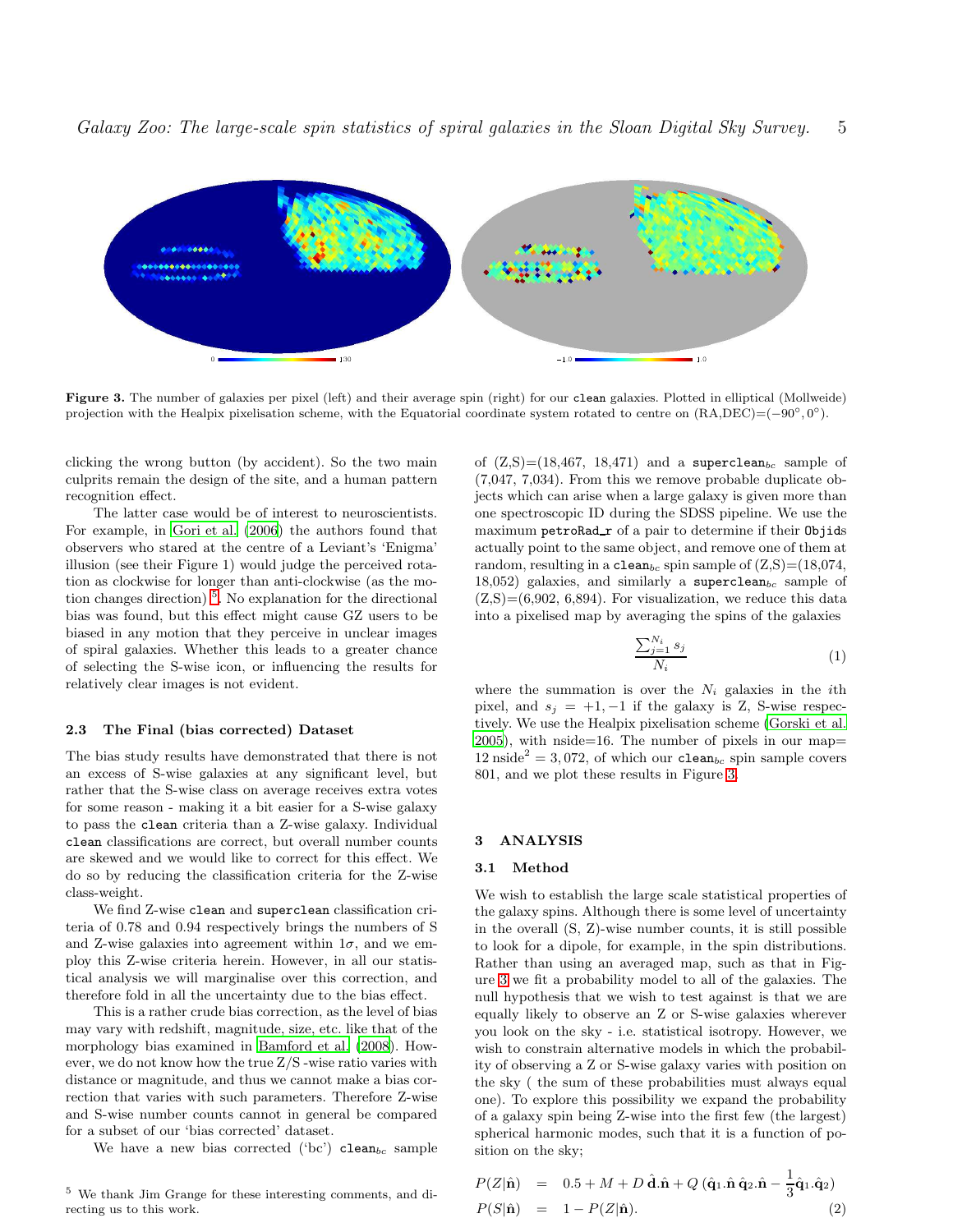

<span id="page-5-2"></span>Figure 4. The marginalised constraints on the dipole D and Quadrupole  $Q$  as defined in  $(2)$ , from MCMC analysis of the likelihood [\(3\)](#page-5-1). Results are shown for the  $\texttt{clean}_{bc}$  (grey) and  $superclean_{bc}$  (pink) samples. Also plotted are the Gaussian fits to these contours (green), see text for details.

where  $M, D, Q$  are the magnitude of the monopole, dipole, and quadrupole respectively.

This parameterisation of harmonic modes in terms of unit vectors, and an overall magnitude, is known as Maxwell Multipole Vector representation, and it is increasingly being used in CMB analysis [\(Copi et al. 2004](#page-7-12); [Weeks 2004](#page-7-13)). Compared to the standard expansion into spherical harmonic coefficients it has the advantage of providing rotationally invariant parameters, or parameters that rotate simply with the coordinates (such as the vectors). The vectors are in fact 'headless' - a change in sign can be absorbed by the magnitude  $D, Q$ . To avoid this degeneracy we restrict the magnitude of  $D$  and  $Q$  to be positive. For the quadrupole the vectors can still both flip signs together, but in reality we find this degeneracy to not be a problem as the MCMC methods tend to converge to one solution.

We wish to explore the constraints that our Galaxy Zoo dataset provides for these parameters. We can find the probability of the parameters from the likelihood of our data

<span id="page-5-1"></span>
$$
L = \prod_{i} P(h_i | \hat{\mathbf{n}}_i)
$$
 (3)

where  $h_i$  is the handedness of the *i*th galaxy (Z or S), which is at position  $\hat{\mathbf{n}}_i$  on the sky.

# 3.2 Results

We use MCMC analysis to explore our likelihood, [\(3\)](#page-5-1). As a consistency check we confirm that we are able to recover various input parameters of [\(2\)](#page-4-4) - although the partial sky coverage does give some degeneracies as expected, between M and D in particular. D and Q are constrained to be positive and we plot their marginalised constraints from our  $clean_{bc}$  and superclean $_{bc}$  samples in Figure [4.](#page-5-2) We have marginalised over all the other parameters, including the monopole component, and therefore have folded in any uncertainty that the bias effect and subsequent correction introduces.

We find that the constraints on  $D$  and  $Q$  are both consistent with 0, with upper 95% limits of 0.018 and 0.047 respectively from the clean<sub>bc</sub> sample, and  $0.031$  and  $0.069$ 

from the superclean<sub>bc</sub> sample. Alternatively, we fit Gaussians to the distributions and we find that the best fits means  $\sim$  0 to 3 decimal places, with standard deviations for D and  $Q$  of 0.0084 and 0.014 from the clean<sub>bc</sub> data, and 0.025 and 0.037 from the superclean<sub>bc</sub> data. Due to the uncertainty of the monopole component, and the null dipole and quadrupole signal, we have no meaningful constraints on the direction of the vectors.

We conclude that the Galaxy Zoo spin results are consistent with statistical isotropy. In the next section we compare this result to those of similar studies.

#### <span id="page-5-0"></span>3.3 Third-party Datasets

Previous studies of the spin of spiral galaxies include the recent work of [Longo \(2007a\)](#page-7-6) (herein L07a), where the line of sight spin direction was determined by eye for  $\sim 2,800$ galaxies visually selected from the SDSS (DR5). An excess of S-wise galaxies was seen in the direction (RA,DEC)∼ (202◦ , 25◦ ) (in Equatorial coordinates) indicating that the spin vectors predominantly align in the opposite direction  $(RA, DEC) \sim (22^{\circ}, -25^{\circ}).$  The probability of the effect was estimated to be 0.2% under the assumption of isotropy and binomial statistics, although Monte Carlo simulations were not performed.

Similar work was carried out earlier in [Sugai & Iye](#page-7-4) [\(1995](#page-7-4)), within the context of probing theories of galaxy formation. The spin dipole was evaluated for  $\sim$  7,500 galaxies and found to be in the direction  $(RA, DEC) = (270°, 10°)$ , and  $(RA, DEC) = (210°, 40°)$  for a subsample of nearby galaxies  $(|cz| < 3000 \text{km s}^{-1})$ . However, the amplitude of the dipole was not found to be significant when compared to Monte Carlo simulations.

Curiously, the dipoles from these two analyses are in completely opposite directions. The samples cover different amounts and parts of the sky, with SDSS mainly in the Northern hemisphere and the sample of [Sugai & Iye \(1995](#page-7-4)) predominantly in the Southern hemisphere. In both cases the dipoles tend to point away from the majority of the data but neither analysis fits for a monopole or takes account of their partial sky coverage in assessing the dipole. With incomplete sky coverage the spherical harmonic decomposition is no longer orthogonal and for a sample covering less than half of the sky it is hard to tell the difference between a monopole (an excess of one type over the other) and a dipole (an asymmetry in the distribution).

[Iye & Sugai \(1991](#page-7-14)) compiled a catalog of the projected spins of 8,287 galaxies from the ESO/Uppsala Survey of the ESO (B) Atlas. Two independent judgments of the winding sense were made, and if these disagreed then a third judgement was taken. The result is a catalog of  $(3,257, 3,268) = (Z,$ S)-wise galaxies, with the remaining 1,762 galaxies deemed indistinguishable. These galaxies are all in the Southern hemisphere, and so provide a complementary dataset to ours which is primarily in the Northern hemisphere.

We combine our clean<sub>bc</sub> dataset with their 6,525 galaxies with distinguishable handedness and repeat our MCMC analysis fitting our probability model [\(2\)](#page-4-4). However, in this case we must allow each dataset to have its own monopole term, to account for the different levels of possible bias in the results due to the different methods of classification. Again we find constraints that are completely consistent with zero,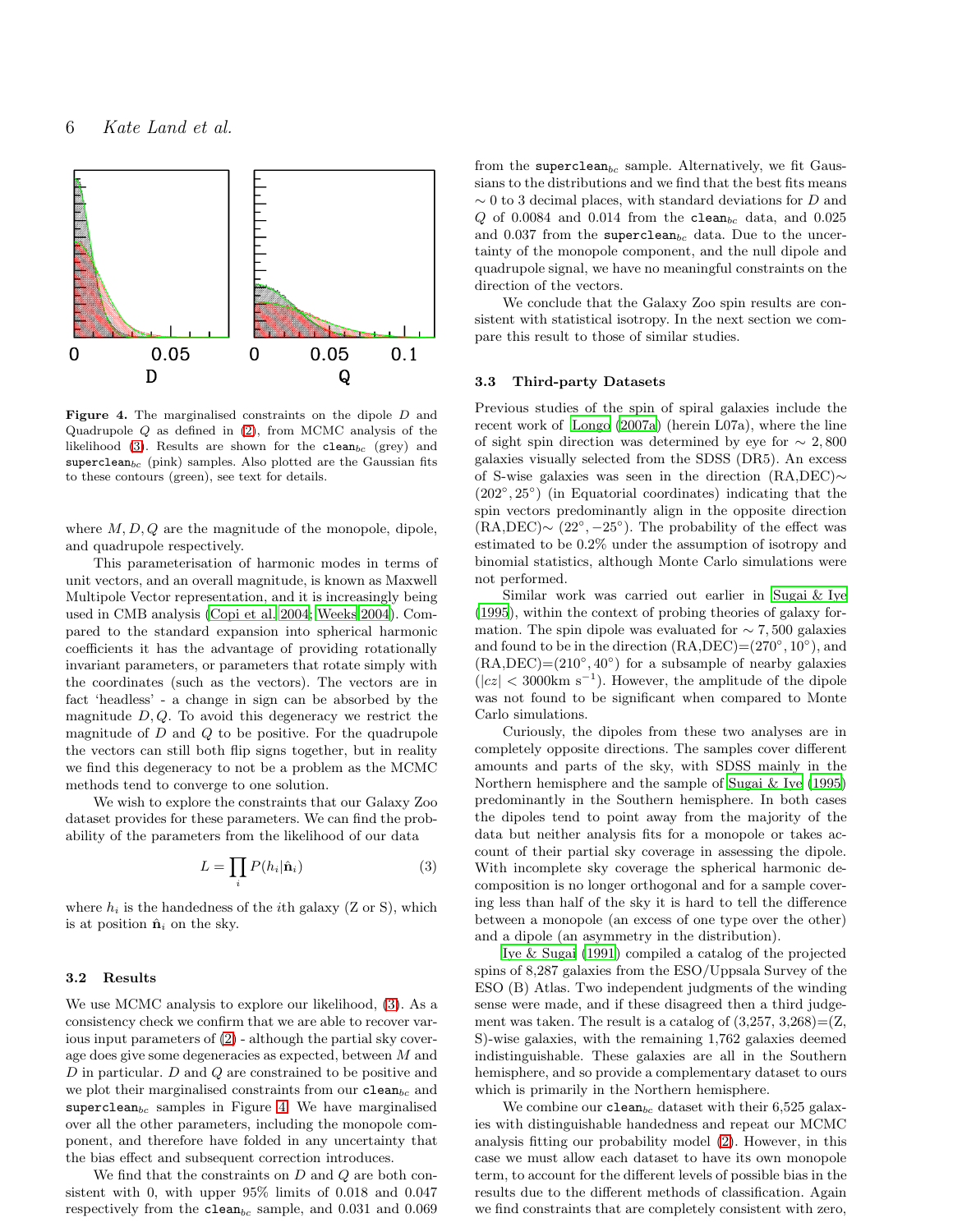*Galaxy Zoo: The large-scale spin statistics of spiral galaxies in the Sloan Digital Sky Survey.* 7

| Longo       | $\mathbf{1}$ | $\overline{2}$  | 3          | 4           | 5                      | 6                        |                  | tot                 |
|-------------|--------------|-----------------|------------|-------------|------------------------|--------------------------|------------------|---------------------|
| z<br>S<br>U | 0<br>0<br>0  | 1143<br>3<br>43 | 1235<br>63 | 0<br>0<br>0 | $\mathbf{1}$<br>1<br>1 | $\overline{2}$<br>1<br>1 | 113<br>125<br>95 | 1266<br>1365<br>223 |
|             | 0            | 1189            | 1305       | 0           | 3                      | 4                        | 333              | 2834                |

<span id="page-6-2"></span>Table 3. The level of agreement between our clean<sub>bc</sub> classifications and those of L07a. The '-' column are those galaxies without a clean<sub>bc</sub> GZ classification.

and we fit a Gaussian of  $\sigma = 0.0079$  and 0.017 to the D and Q contours respectively. The constraints do not reduce as much as one would expect when expanding the dataset to the full sky because of the different monopole terms that we have included.

We are able to do a more direct comparison with the dataset of L07a, as this also uses galaxies from SDSS and thus with which we overlap. The sample of L07a consists of  $\sim$ 2,800 galaxies from SDSS DR5 with redshifts  $z < 0.04$  and apparent magnitude constraint  $g < 17$  that were visually selected as being reasonably clear. Both computerised and visual methods of spin classification were attempted - and the results were found to agree well, but visually scanning was more effective towards higher redshifts - providing an extra ∼ 50% galaxies. The classifications used in L07a are thus those from visual classification - where a galaxy image was randomly mirrored in the process.

Of this sample, L07a found 1,266 and 1,365 galaxies to be Z and S-wise respectively, with the remaining 'Unknown' (U)<sup>[6](#page-6-1)</sup>. We find clean<sub>bc</sub> classifications for 2,501 of the sample, and the level of agreement is tabulated in Table [3.](#page-6-2) We see very good agreement between our classifications, and the 10 cases where the handedness classifications contradict each other we have double checked the SDSS images and find the disagreement can be put down to misclassification in L07a a demonstration of the usefulness of multiple classifications per galaxy.

If we fit just a dipole to the classifications of L07a using our formalism in [\(2\)](#page-4-4) with  $Q = M = 0$ , then we find a clear detection of a dipole, with constraints on D well fit by a Gaussian with  $D = 0.035 \pm 0.017$  and best fitting direction  $(RA, DEC)_{\hat{\mathbf{d}}} = (-19^{\circ}, -11^{\circ})$ . This agrees with the signal detected by L07a; a preference for galaxies to be S-wise in roughly the opposite direction  $(R\breve{A}, DEC) \sim (202^{\circ}, 25^{\circ}).$ This was interpreted as a possible special axis about which galaxies have a preferred handedness.

However, with only partial sky coverage it is very hard to distinguish between a dipole and a monopole. And we repeat the analysis, but also marginalising over a monopole term (which can account for a true monopole as well as any bias) in [\(2\)](#page-4-4) but still excluding the quadrupole Q. We find the evidence for a dipole and thus for a preferred direction diminishes, and the constraints on D become consistent with zero within  $\sim 1\sigma$  as shown in Figure [5.](#page-6-3)

As seen in Table [3,](#page-6-2) we agree that this subset of 'visually clear' galaxies contains more S-wise galaxies than Zwise (at  $\sim 2\sigma$ ), and that is after we have used our 'bias



<span id="page-6-3"></span>Figure 5. The constraints on the dipole from the sample of L07a, before (black histogram) and after (red) a monopole term is included and marginalised over. The right-hand figure shows the  $1,2,3\sigma$  contours for the monopole and dipole - demonstrating the degeneracy between the two as expected when you have only partial sky coverage.

corrected' clean<sub>bc</sub> catalogue of spins. However this alone does not mean the L07a sample is clear of any bias effect: the galaxies in this sample were visually selected as being 'clear' and judging by the results of Section [2.2](#page-2-0) this may explain why there are more S-wise galaxies are in the sample. A monopole term must always be fitted simultaneously to account for any level of bias in the dataset, and as we have seen this brings the observation in line with the hypothesis of statistical isotropy (i.e. no significant dipole).

# <span id="page-6-0"></span>4 CONCLUSIONS

In this paper we have performed a classical test of cosmological statistical isotropy, from observations of the projected spins of galaxies. In line with the cosmological principle we find there is no significant large-scale correlations in the spin distributions (although a detection of the small-scale 2-point correlation function is found in [Slosar et al. \(2008](#page-7-5))).

Due to the multiple classifications present in our dataset, we have been able to demonstrate that these visual classifications contain a certain level of bias between the identification of clockwise (Z-wise) and anti-clockwise (S-wise) rotating spiral galaxies. This must be accounted for in any analysis of the data, and is straightforward to do so by allowing the overall probability of the two (S vs Z) to differ. One then can continue to look for large-scale correlations such as a dipole, or a quadrupole.

We find that the projected angular momentum of galaxies in our local Universe are consistent with isotropy. This is in agreement with other similar studies [\(Sugai & Iye 1995](#page-7-4)), although our sample is a factor of 5 times larger than any previous datasets. Our classifications agree very well with those of [Longo \(2007a](#page-7-6)), who found evidence for a preferred axis in their sample. We find that this evidence diminishes when one allows for an overall monopole term, to account for the unknown level of bias in the results (or a true signal on the sky).

These results aid our understanding of the formation of large-scale structure. They limit the possibility of coherent large-scale magnetic fields that assist in the formation of galactic angular momentum [\(Longo 2007b\)](#page-7-15). Similarly they constrain scenarios of galaxy formation - providing support for tidal torque theory [\(Barnes & Efstathiou](#page-7-16) [1987](#page-7-16)) as opposed to scenarios in which the angular momen-

<span id="page-6-1"></span> $^6$  These numbers correspond to the dataset gratefully provided to the authors by M.Longo